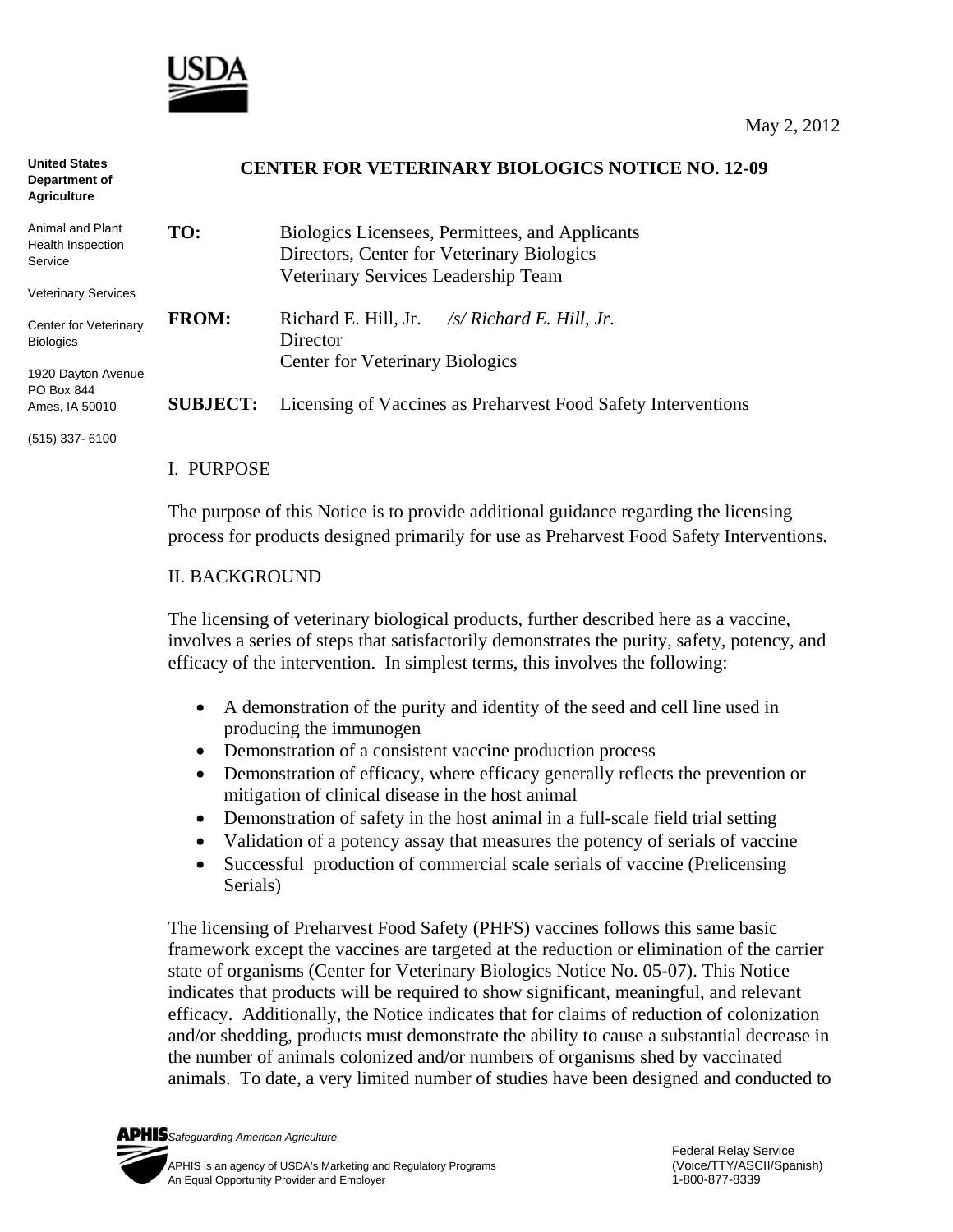## **CENTER FOR VETERINARY BIOLOGICS NOTICE NO. 12-09**  Page 2

explicitly address these criteria. Licensing PHFS products can present some unique challenges due to the limited understanding of the factors affecting prevalence in the field setting (e.g., *E. coli* O157:H7) and the limitations associated with experimental vaccination-challenge studies. The Center for Veterinary Biologics (CVB) experience has been that industry has moved forward with studies without adequate consideration of study designs reflective of these factors and adequate dialogue with licensing staff prior to initiating said studies.

In addition, the Center has encountered an unexpected resurgence in firm interest in citing data from peer-reviewed articles to support the efficacy of their vaccine candidates. While the CVB recognizes the important contribution that independent research can provide in the conceptualization and discovery stages of product development, data from peer-reviewed articles are not considered to be adequate for the sole purpose of product licensing or establishing label claims related to product performance. This long standing guidance is described in detail in Veterinary Services Memorandum 800.98.

As a step to make available vaccines to meet an emergency condition, limited market, local situation, or other special circumstances, the Animal and Plant Health Inspection Service (APHIS) can issue a Conditional License for products that have demonstrated safety and purity and for which a "reasonable expectation of efficacy exists". Due to the critical nature of ensuring that biological products are not dangerous or harmful, the safety and purity standards for conditionally licensed products do not vary from those expected from fully licensed products. However, the criterion for demonstrating a reasonable expectation of efficacy varies based on the unique circumstances associated with each emergent disease situation. For PHFS vaccines considered to date, CVB has applied the expectation that the product will *consistently* result in some degree of positive vaccine effect.

# III. POLICY

For all the reasons mentioned previously, and based on data from some of the early exploratory-type efficacy studies, it appears that large scale field efficacy studies will provide the best opportunity for applicants to successfully demonstrate the utility of their vaccine intervention in an environment reflective of the intended product usage. Due to the inherent complexities associated with designing these types of studies, firms are encouraged to begin a dialogue with their respective licensing staff as early as possible in the licensing process, and to take advantage of some new program initiatives and process improvements recently undertaken by CVB.

To provide additional assistance to industry, the CVB has undertaken an initiative to create comprehensive product licensing plans for each new product proposed for licensure or permit for distribution and sale. Ideally, the development of these plans will be a cooperative effort between the applicant and CVB.

In addition to the core product licensing plan, the applicant has the opportunity to discuss specific approaches to fulfill each of the licensing requirements within the product